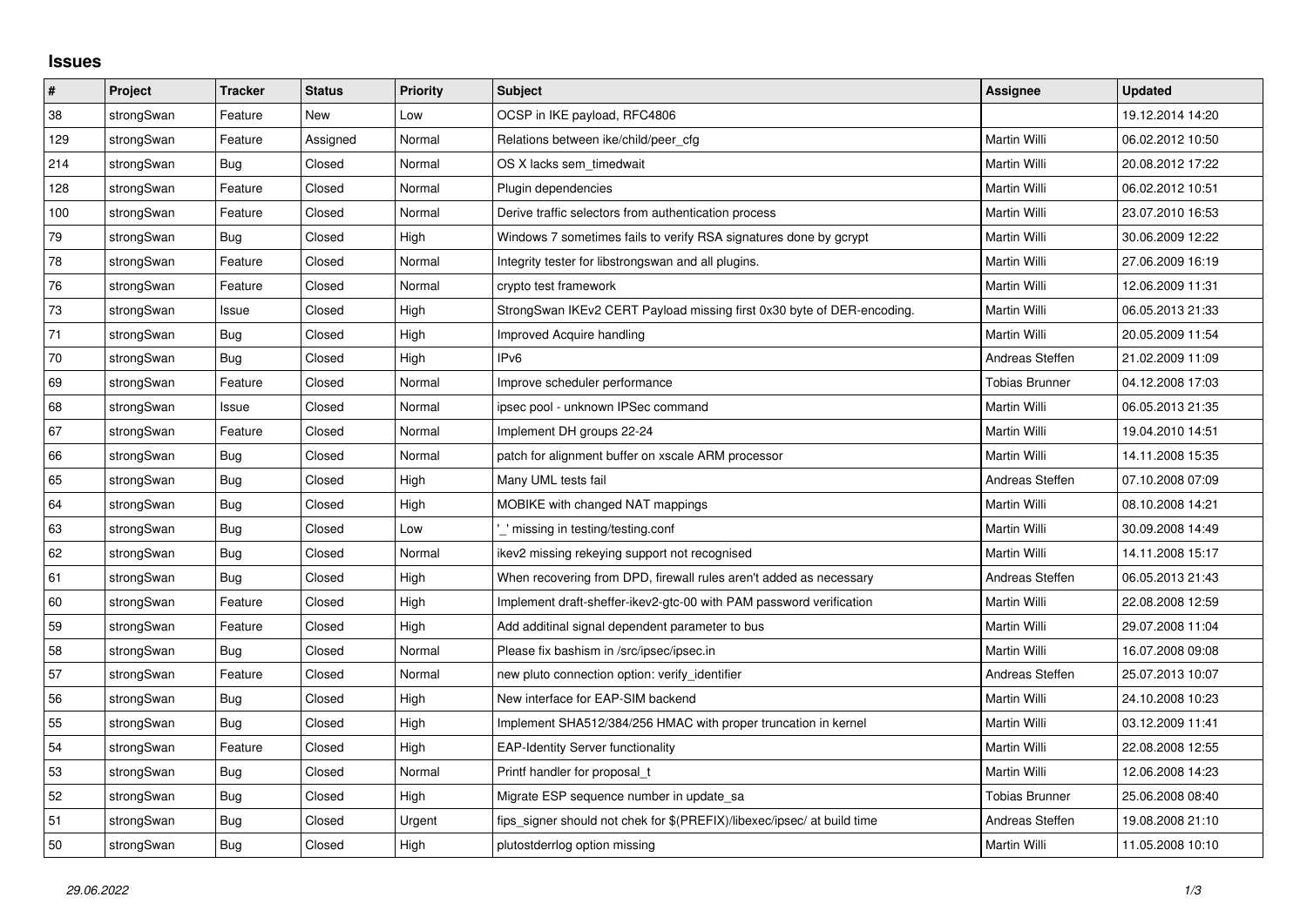| $\vert$ # | Project    | <b>Tracker</b> | <b>Status</b> | <b>Priority</b> | <b>Subject</b>                                               | Assignee              | <b>Updated</b>   |
|-----------|------------|----------------|---------------|-----------------|--------------------------------------------------------------|-----------------------|------------------|
| 49        | strongSwan | Bug            | Closed        | High            | starter log directly to terminal                             | Martin Willi          | 30.04.2009 10:18 |
| 48        | strongSwan | Feature        | Closed        | High            | Parallel trustchain verification                             | <b>Martin Willi</b>   | 16.04.2008 11:33 |
| 47        | strongSwan | Feature        | Closed        | High            | <b>RNG API</b>                                               | Martin Willi          | 16.04.2008 11:27 |
| 46        | strongSwan | Feature        | Closed        | High            | DNS resolving for hosts in ike_cfg                           | Martin Willi          | 09.06.2008 09:34 |
| 45        | strongSwan | Bug            | Closed        | High            | Failure to open SQLite database crashes charon               | <b>Martin Willi</b>   | 07.04.2008 09:16 |
| 44        | strongSwan | <b>Bug</b>     | Closed        | Normal          | multiple copies of ca certificate in cache                   |                       | 07.04.2008 10:51 |
| 43        | strongSwan | Bug            | Closed        | High            | missing certificate_identity in SQL database causes segfault | Martin Willi          | 07.04.2008 10:08 |
| 42        | strongSwan | Feature        | Closed        | High            | CFG attribute handler framework                              | Martin Willi          | 28.04.2009 10:23 |
| 41        | strongSwan | Feature        | Closed        | High            | CFG attribute provider framework                             | Martin Willi          | 16.04.2008 11:24 |
| 40        | strongSwan | Feature        | Closed        | High            | NetworkManager support                                       | Martin Willi          | 22.08.2008 12:54 |
| 37        | strongSwan | Feature        | Closed        | High            | Hash and URL support for IKEv2                               | <b>Tobias Brunner</b> | 18.04.2008 13:38 |
| 36        | strongSwan | <b>Bug</b>     | Closed        | High            | strongswan-4.2.0 does not compile with uclibc                | Martin Willi          | 04.04.2008 13:51 |
| 35        | strongSwan | Bug            | Closed        | High            | ikev2/ocsp-no-signer-cert scenario segfaults                 | <b>Martin Willi</b>   | 02.04.2008 09:45 |
| 34        | strongSwan | <b>Bug</b>     | Closed        | High            | ikev2/multi-level-ca-loop segfaults                          | Martin Willi          | 31.03.2008 09:19 |
| 33        | strongSwan | Bug            | Closed        | High            | ikev2/crl-revoked scenario broken                            | <b>Martin Willi</b>   | 19.03.2008 19:02 |
| 32        | strongSwan | <b>Bug</b>     | Closed        | High            | ikev2/rw-no-idr scenario fails                               | Martin Willi          | 19.03.2008 11:13 |
| 31        | strongSwan | <b>Bug</b>     | Closed        | High            | ikev2/rw-eap-aka-rsa scenario fails                          | <b>Martin Willi</b>   | 19.03.2008 15:25 |
| 30        | strongSwan | Feature        | Closed        | High            | Certificate caching                                          | <b>Martin Willi</b>   | 02.04.2008 14:50 |
| 29        | strongSwan | <b>Bug</b>     | Closed        | Low             | 'make install' fails if 'sysconfdir' does not exist.         | Andreas Steffen       | 22.02.2008 15:53 |
| 28        | strongSwan | Bug            | Closed        | Low             | 'make install' fails if 'sysconfdir' does not exist.         | Andreas Steffen       | 22.02.2008 15:54 |
| 27        | strongSwan | Feature        | Closed        | High            | Create a database API                                        | Martin Willi          | 19.02.2008 15:16 |
| 26        | strongSwan | Bug            | Closed        | High            | Port all tools to new crypto/credential APIs                 | Martin Willi          | 21.03.2008 18:04 |
| 25        | strongSwan | Feature        | Closed        | High            | alternative crypto implementation                            | Martin Willi          | 31.05.2008 09:49 |
| 24        | strongSwan | Feature        | Closed        | High            | Update doxygen documentation                                 | Martin Willi          | 22.02.2008 16:07 |
| 23        | strongSwan | Feature        | Closed        | Low             | PKCS#11 based smartcard implementation                       | Martin Willi          | 12.10.2010 13:42 |
| 22        | strongSwan | Feature        | Closed        | High            | OCSP support                                                 | Martin Willi          | 10.03.2008 18:41 |
| 21        | strongSwan | Feature        | Closed        | High            | CRL support                                                  | Martin Willi          | 10.03.2008 18:40 |
| 20        | strongSwan | Feature        | Closed        | High            | Pluggable fetcher plugins                                    | Martin Willi          | 18.02.2008 09:58 |
| 19        | strongSwan | Feature        | Closed        | High            | Include EAP-MD5 into trunk                                   | Martin Willi          | 13.12.2007 09:48 |
| 18        | strongSwan | Feature        | Closed        | High            | Merge EAP-AKA module into trunk                              | Martin Willi          | 13.12.2007 09:47 |
| 17        | strongSwan | Feature        | Closed        | High            | Pluggable crypto modules                                     | Martin Willi          | 15.02.2008 09:36 |
| 16        | strongSwan | Feature        | Closed        | High            | Generic plugin architecture                                  | Martin Willi          | 15.02.2008 09:37 |
| 15        | strongSwan | Feature        | Closed        | High            | Implement rauthentication using RFC4478                      | Martin Willi          | 30.11.2007 14:55 |